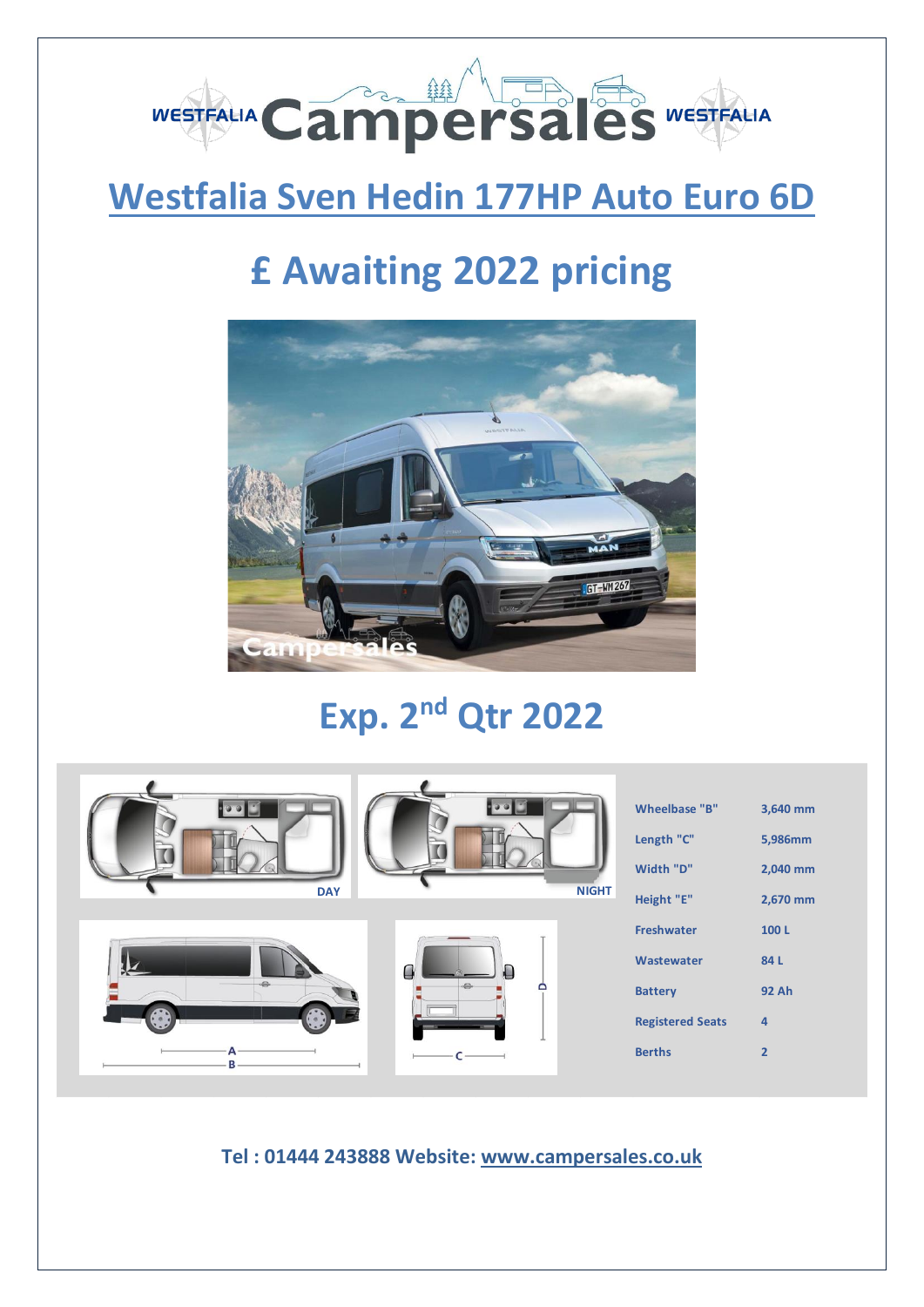### **This vehicle package is made up as follows:**

| <b>Campersales</b> |  |
|--------------------|--|

| <b>Westfalia Sven Hedin</b>                                                                                                                                                                                                                                                                                                                                                                                                                                                                                                                                                                                                                                                                                                                                                                                                                                                                                                                                                                                                                                                                                                                                                 |                   |                      |
|-----------------------------------------------------------------------------------------------------------------------------------------------------------------------------------------------------------------------------------------------------------------------------------------------------------------------------------------------------------------------------------------------------------------------------------------------------------------------------------------------------------------------------------------------------------------------------------------------------------------------------------------------------------------------------------------------------------------------------------------------------------------------------------------------------------------------------------------------------------------------------------------------------------------------------------------------------------------------------------------------------------------------------------------------------------------------------------------------------------------------------------------------------------------------------|-------------------|----------------------|
| <b>OPTIONAL EQUIPMENT</b>                                                                                                                                                                                                                                                                                                                                                                                                                                                                                                                                                                                                                                                                                                                                                                                                                                                                                                                                                                                                                                                                                                                                                   | <b>CODE</b>       | <b>Weight Kg</b>     |
| 2.0 I, Euro 6D, 130 kW (177 HP), 8-speed Automatic transmission                                                                                                                                                                                                                                                                                                                                                                                                                                                                                                                                                                                                                                                                                                                                                                                                                                                                                                                                                                                                                                                                                                             |                   | 2768                 |
| <b>Comfort package:</b><br>· Passenger seat incl. longitudinal adjustment, back rest adjustment, height adjustment, electric 4-<br>waylumbar support and 2 armrests. Cloth Design "Toronto Grid"<br>• Seats with heating in driver cabin, with separate control for LH and RH<br>• Cruise Control incl. speed limiter<br>• Air conditioning "Climatic" (manual) in driver cabin<br>• Carpet for driver's cab<br>• Lounge Seat Bench (slidable)<br>• Wood floor inlay shower - yacht design<br>• Outside Shower (hot & cold)<br>• Storage<br>net on seat bench<br>• Storage Partition (ascent)<br>• Rear-View Camera "Rear View" (only with Comfort Pack)<br>• Flyscreen Door<br>• Dimmable<br>LED Ambient Light Package:<br>LED-Light Lines in roof storage compartments, LED-Light Lines in Panel at Wet Bath<br>• Multi-functional steering wheel<br>• Media Van Paket Business Navigation, contains voice control, glove box with lockable hatch,<br>illuminated, 1 USB-port (iPod-/ iPhone-/ iPad-ready), Multimedia port, AUX-IN und electric connection, 4<br>speakers, MAN Media Van Navigation, mobile phone connection<br>• Digital Audio Broadcasting<br>$(DAB+)$ | VKD <sub>24</sub> | 58                   |
| <b>Base vehicle options</b>                                                                                                                                                                                                                                                                                                                                                                                                                                                                                                                                                                                                                                                                                                                                                                                                                                                                                                                                                                                                                                                                                                                                                 |                   |                      |
| Alloy Wheels 6 1/2 J x 17, silver, Reifen 235/60 R 17 C 117/115 R                                                                                                                                                                                                                                                                                                                                                                                                                                                                                                                                                                                                                                                                                                                                                                                                                                                                                                                                                                                                                                                                                                           | ZR7               | 12<br>$\overline{2}$ |
| Rear and front mud flaps<br><b>Metallic-Paint</b>                                                                                                                                                                                                                                                                                                                                                                                                                                                                                                                                                                                                                                                                                                                                                                                                                                                                                                                                                                                                                                                                                                                           | 6N2               |                      |
| Automatic Distance Control ACC up to 160 km/h "follow to stop" for Automatic Transmission, incl.<br>"Front-Assist" mit City-Emergency breaking (only with Comfort Pack)                                                                                                                                                                                                                                                                                                                                                                                                                                                                                                                                                                                                                                                                                                                                                                                                                                                                                                                                                                                                     | 8T <sub>8</sub>   |                      |
| Driver Alert System                                                                                                                                                                                                                                                                                                                                                                                                                                                                                                                                                                                                                                                                                                                                                                                                                                                                                                                                                                                                                                                                                                                                                         | EM <sub>1</sub>   |                      |
| Lane Keeping Assist (only with Comfort Pack)                                                                                                                                                                                                                                                                                                                                                                                                                                                                                                                                                                                                                                                                                                                                                                                                                                                                                                                                                                                                                                                                                                                                | 7Y4               | 0.5                  |
| Traffic Sign Recognition (only with Light & Vision and Comfort Pack)<br>LED-front lights with LED-daytime running lights                                                                                                                                                                                                                                                                                                                                                                                                                                                                                                                                                                                                                                                                                                                                                                                                                                                                                                                                                                                                                                                    | QR9<br>8IT        | 0.5                  |
| Light & Vision Package: High Beam Control "Light Assist" Daylight running lights with automatic<br>headlight activation, "Leaving home"-Function und manual Coming home-Function                                                                                                                                                                                                                                                                                                                                                                                                                                                                                                                                                                                                                                                                                                                                                                                                                                                                                                                                                                                            | <b>ZLS</b>        |                      |
| ParkPilot front and rear area                                                                                                                                                                                                                                                                                                                                                                                                                                                                                                                                                                                                                                                                                                                                                                                                                                                                                                                                                                                                                                                                                                                                               | 7X2               | 1                    |
| Multifunctional leather steering wheel heated (only with Comfort Pack)                                                                                                                                                                                                                                                                                                                                                                                                                                                                                                                                                                                                                                                                                                                                                                                                                                                                                                                                                                                                                                                                                                      | 2ZW               | 0.5                  |
| Heated windscreen washer nozzles with fluid level indicator                                                                                                                                                                                                                                                                                                                                                                                                                                                                                                                                                                                                                                                                                                                                                                                                                                                                                                                                                                                                                                                                                                                 | 8X4               | 0.5                  |
| Tyre Pressure Control System<br><b>Optional equipment Westfalia</b>                                                                                                                                                                                                                                                                                                                                                                                                                                                                                                                                                                                                                                                                                                                                                                                                                                                                                                                                                                                                                                                                                                         | <b>7K3</b>        | 1                    |
|                                                                                                                                                                                                                                                                                                                                                                                                                                                                                                                                                                                                                                                                                                                                                                                                                                                                                                                                                                                                                                                                                                                                                                             |                   |                      |
| Big skylight 500 x 700 mm in living area with built-in blind and flyscreen instead of lift and tilt roof light<br>400 x 400 mm                                                                                                                                                                                                                                                                                                                                                                                                                                                                                                                                                                                                                                                                                                                                                                                                                                                                                                                                                                                                                                              | WZD18             | 3.5                  |
| Winter Package: heated grey water tank, insulation of rear doors and sliding door, isomat for rear doors<br>and windscreen, additional convector in drivers cabin, underfloor heating, heated shower tray                                                                                                                                                                                                                                                                                                                                                                                                                                                                                                                                                                                                                                                                                                                                                                                                                                                                                                                                                                   | VKD <sub>14</sub> | 16                   |
| Solar Module (100W)                                                                                                                                                                                                                                                                                                                                                                                                                                                                                                                                                                                                                                                                                                                                                                                                                                                                                                                                                                                                                                                                                                                                                         | WZD <sub>19</sub> | 12                   |
| Mirror Wet Room Door                                                                                                                                                                                                                                                                                                                                                                                                                                                                                                                                                                                                                                                                                                                                                                                                                                                                                                                                                                                                                                                                                                                                                        | WZM15             | 3                    |
| Extending table small                                                                                                                                                                                                                                                                                                                                                                                                                                                                                                                                                                                                                                                                                                                                                                                                                                                                                                                                                                                                                                                                                                                                                       | WZI15             | 3                    |
| Awning anthracite 3.25m (with rainguard and mounting for MAN TGE)                                                                                                                                                                                                                                                                                                                                                                                                                                                                                                                                                                                                                                                                                                                                                                                                                                                                                                                                                                                                                                                                                                           | WZM17<br>WZZ69    | 25                   |
| Carpet in passenger area, black<br>1 additional 70Ah AGM-Battery                                                                                                                                                                                                                                                                                                                                                                                                                                                                                                                                                                                                                                                                                                                                                                                                                                                                                                                                                                                                                                                                                                            | <b>WZI48</b>      | 3.5<br>22            |
|                                                                                                                                                                                                                                                                                                                                                                                                                                                                                                                                                                                                                                                                                                                                                                                                                                                                                                                                                                                                                                                                                                                                                                             |                   |                      |
| <b>Alarm and Tracker Combination</b>                                                                                                                                                                                                                                                                                                                                                                                                                                                                                                                                                                                                                                                                                                                                                                                                                                                                                                                                                                                                                                                                                                                                        |                   |                      |
| Autowatch 695 Thatcham Cat 1 (2-1 Alarm & immobiliser)<br>Scorpion S5-VTS Thatcham Cat 5 Tracker                                                                                                                                                                                                                                                                                                                                                                                                                                                                                                                                                                                                                                                                                                                                                                                                                                                                                                                                                                                                                                                                            |                   |                      |
| (Tracker subscription fee paid direct from customer)                                                                                                                                                                                                                                                                                                                                                                                                                                                                                                                                                                                                                                                                                                                                                                                                                                                                                                                                                                                                                                                                                                                        |                   |                      |
| Electric hook up cable (10m)<br>1 x 2.75kg Butane gas cylinder                                                                                                                                                                                                                                                                                                                                                                                                                                                                                                                                                                                                                                                                                                                                                                                                                                                                                                                                                                                                                                                                                                              |                   |                      |
| 1st registration fee DVLA                                                                                                                                                                                                                                                                                                                                                                                                                                                                                                                                                                                                                                                                                                                                                                                                                                                                                                                                                                                                                                                                                                                                                   |                   |                      |
| Road Tax / VED - PLG                                                                                                                                                                                                                                                                                                                                                                                                                                                                                                                                                                                                                                                                                                                                                                                                                                                                                                                                                                                                                                                                                                                                                        |                   |                      |
|                                                                                                                                                                                                                                                                                                                                                                                                                                                                                                                                                                                                                                                                                                                                                                                                                                                                                                                                                                                                                                                                                                                                                                             |                   |                      |
| Payload for this package Kg **                                                                                                                                                                                                                                                                                                                                                                                                                                                                                                                                                                                                                                                                                                                                                                                                                                                                                                                                                                                                                                                                                                                                              |                   | 408                  |
| <b>PACKAGE TOTAL</b>                                                                                                                                                                                                                                                                                                                                                                                                                                                                                                                                                                                                                                                                                                                                                                                                                                                                                                                                                                                                                                                                                                                                                        |                   |                      |

\* Mass In Running Order (MIRO) includes driver (75 kg), full fuel tank (90 %), fresh water (100 %), gas store, \*\* Payload: Difference between technically permissible total weight and Mass In Running Order.